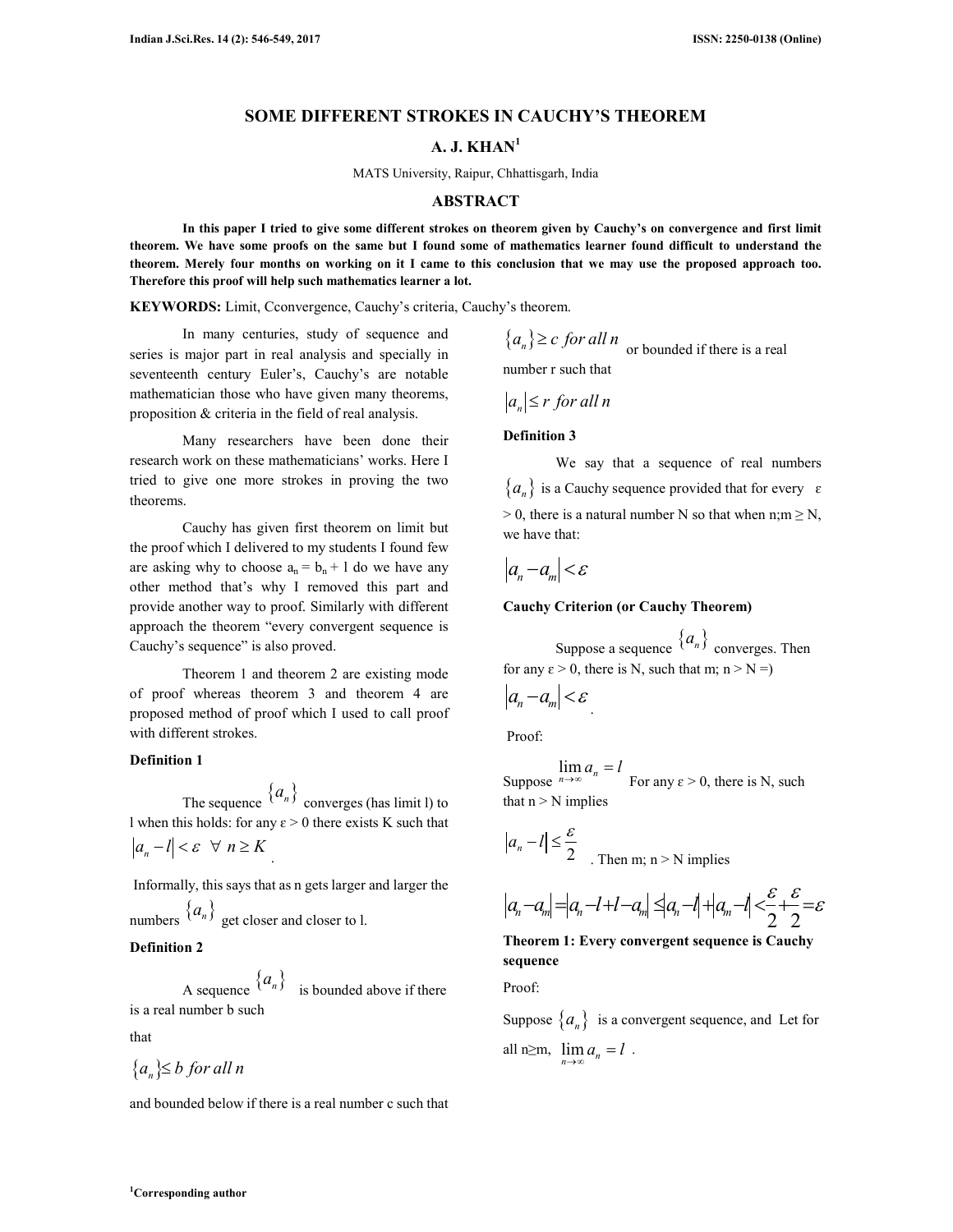We can find n of N such that for all  $n > N$ ,

$$
|a_n - l| \le \frac{\varepsilon}{2}
$$
. Therefore, by the triangle inequality, for all m, n> N,

$$
|a_m - a_n| \le |a_m - l| + |l - a_n| < \frac{\varepsilon}{2} + \frac{\varepsilon}{2} = \varepsilon
$$

So  $\{a_n\}$  is Cauchy.

# **Theorem 2: Cauchy's first theorem on limit**

If  ${a_n}$  is a sequence of real number and

$$
\lim_{n \to \infty} a_n = l \text{ then}
$$
  

$$
\lim_{n \to \infty} \frac{a_1 + a_2 + \dots + a_{n-1} + a_n}{n} = l
$$

# **Proof:**

$$
Let \t a_n = b_n + l \quad \forall n \in N
$$

Since  $\lim_{n\to\infty} a_n = l$ 

Therefore

$$
l = \lim_{n \to \infty} a_n = \lim_{n \to \infty} (b_n + l) = \lim_{n \to \infty} b_n + l
$$

So  $\lim_{n \to \infty} b_n = 0$  as well as

$$
\frac{a_1 + a_2 + \dots + a_n}{n} = l + \frac{b_1 + b_2 + \dots + b_n}{n} \dots (1)
$$

Since  $\lim_{n\to\infty} b_n = 0$  therefore for  $\varepsilon > 0$   $\exists m \in N$  s.t.

$$
\forall n \ge m \implies |b_n - 0| < \frac{\varepsilon}{2} \dots (2)
$$

Again since  $\lim_{n\to\infty} b_n = 0$  therefore <br/>  $b_n$  > is convergent sequence and hence it is bounded

So 
$$
\exists K > 0
$$
 s.t.  $|b_n| \le K \ \forall n \in N$  ....(3)

Form equation (1)

$$
\left|\frac{a_1+a_2+\dots a_n}{n}-l\right| = \frac{|b_1+b_2+\dots b_n|}{n}
$$
\n
$$
\leq \frac{|b_1|+|b_2|+\dots +|b_n|}{n}
$$
\n
$$
= \frac{|b_1|+|b_2|+\dots+|b_m|}{n} + \frac{|b_{m+1}|+|b_{m+2}|+\dots+|b_n|}{n}
$$
\n
$$
< \frac{m}{n}K + \frac{n-m}{n} \cdot \frac{\varepsilon}{2} \quad \forall n \geq m
$$
\n
$$
< \frac{m}{n}K + \frac{\varepsilon}{2}
$$
\nIf  $\frac{m}{n}K < \frac{\varepsilon}{2} \Rightarrow n > \frac{2m}{\varepsilon}K$  then the above inequality become

$$
\left|\frac{a_1 + a_2 + \dots + a_n}{n} - l\right| < \frac{\varepsilon}{2} + \frac{\varepsilon}{2} = \varepsilon
$$

For all

$$
n > \max(m, \frac{2m}{\varepsilon} K)
$$
  
 
$$
\therefore \lim_{n \to \infty} \frac{a_1 + a_2 + \dots + a_n}{n} = l
$$

# **Theorem 3: Every convergent sequence is Cauchy sequence.**

### **Proof:**

Suppose we have a sequence  $\{a_n\}$  converging to l,

that means  $\lim_{n \to \infty} a_n = l$  or we may say

$$
|a_n - l| < \frac{\varepsilon}{2} \qquad \forall \quad n \ge m \quad \dots (1)
$$

Therefore

$$
|a_{n+1} - l| < \frac{\varepsilon}{2}
$$
\n
$$
|a_{n+2} - l| < \frac{\varepsilon}{2}
$$

.

 $a_{n+p}-l \leq \frac{\varepsilon}{2}$  $_{+p}-l$   $\vert$   $<$  $\forall n \geq m$  and  $p \geq 0$ 

Now for Cauchy sequence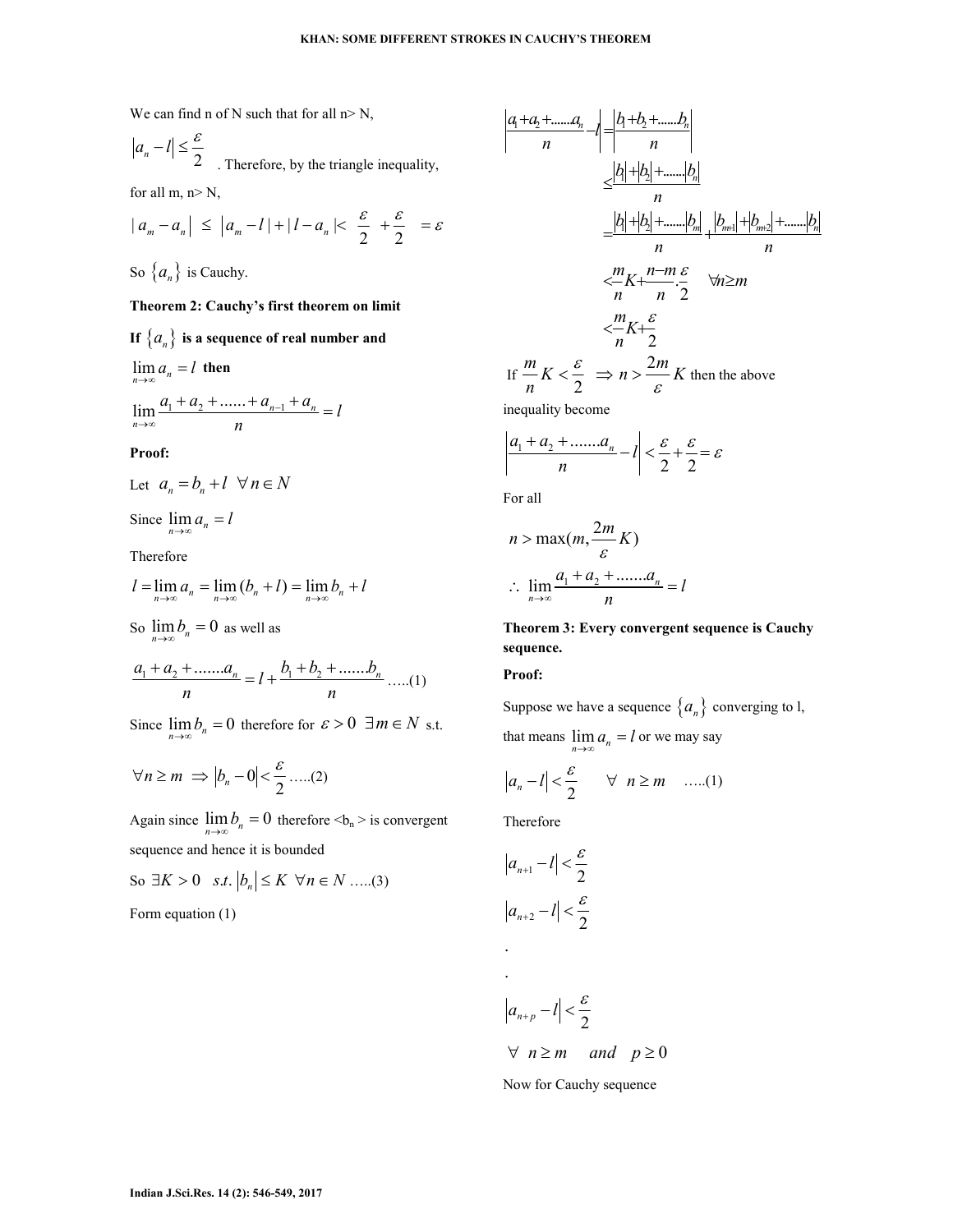$$
a_{n+p} - a_n \rvert = \rvert a_{n+p} - l + l - a_n \rvert
$$
  
\n
$$
\leq \rvert a_{n+p} - l \rvert + \rvert l - a_n \rvert
$$
  
\n
$$
< \frac{\varepsilon}{2} + \frac{\varepsilon}{2} = \varepsilon
$$

Therefore

$$
\left|a_{n+p}-a_n\right|<\varepsilon\quad\forall\quad n\geq m\quad\text{and}\quad p\geq 0
$$

Hence  $\{a_n\}$  in Cauchy's sequence.

#### **Theorem 4: Cauchy's first theorem on limit**

**If**  ${a_n}$  is a sequence of real number and

$$
\lim_{n \to \infty} a_n = l \text{ then}
$$
\n
$$
\lim_{n \to \infty} \frac{a_1 + a_2 + \dots + a_{n-1} + a_n}{n} = l
$$

#### **Proof:**

Suppose we have a sequence  $\{a_n\}$  having limit  $l$ , that

means 
$$
\lim_{n \to \infty} a_n = l
$$
 or we may say

$$
|a_n - l| < \varepsilon \qquad \forall \quad n \ge m \qquad \dots (1)
$$

Equation (1) can be interpreted as

$$
l-\varepsilon < a_n < l+\varepsilon
$$

In particular  $ε = 1$ 

$$
|a_n - l| < 1 \qquad \forall \ n \ge m
$$

So

$$
|a_n| = |a_n - l + l| \le |a_n - l| + |l| < 1 + |l|
$$
  
Let  $M = \max\{|a_1|, |a_2|, |a_3| \dots | |a_{m-1}|, 1 + |l|\}$ 

$$
|a_n| \le M \qquad \forall \ n \in N
$$

Therefore  $a_n$  is bounded Since

$$
l-\varepsilon < a_n < l+\varepsilon
$$

For n= 1,2,3,4………m,m+1, m+2, m+3,………..n the above inequality is as follows

 $l - \varepsilon < a_{m+1} < l + \varepsilon$  $l - \varepsilon < a_{m+2} < l + \varepsilon$ . . .  $-M < a_m < M$ 

 $-M < a_{1} < M$  $-M < a_2 < M$  $-M < a_3 < M$ 

.

. .

 $l - \varepsilon < a_n < l + \varepsilon$ 

Adding all the above term we have

$$
-mM+(n-m)(l-\varepsilon) < a_l + a_2 + \dots + a_n < mM+(n-m)(l+\varepsilon)
$$
\nDividing above inequality by n

$$
\frac{-mM+(n-m)(l-\varepsilon)}{n} < \frac{a_1+a_2+\ldots+a_n}{n} < \frac{mM+(n-m)(l+\varepsilon)}{n}
$$

$$
\frac{m}{n}(-M) + \frac{(n-m)(l-\varepsilon)}{n} < \frac{a_1+a_2+\ldots+a_n}{n} < \frac{m}{n}M + \frac{(n-m)(l+\varepsilon)}{n}
$$

Now taking  $n \to \infty$  the above inequality become

$$
l - \varepsilon < \frac{a_1 + a_2 + \dots + a_{n-1} + a_n}{n} < l + \varepsilon
$$

Or we can say

$$
\left| \frac{a_1 + a_2 + \dots + a_{n-1} + a_n}{n} - l \right| < \varepsilon \qquad \forall \ n \ge m
$$
\ni.e. 

\n
$$
\lim_{n \to \infty} \frac{a_1 + a_2 + \dots + a_{n-1} + a_n}{n} = l
$$

## **CONCLUSION**

On the basis of proof of above four theorems we may come to this conclusion that the proof of theorem 1 & 2 also may have different solution or proof in theorem 1 existing proof on the basis of concept of convergence whereas in theorem 3 taking the concept of limit. In continuation theorem 2 sequence is represented by other sequence and the proof done but in theorem 4 limit & bounded concept was taken. The